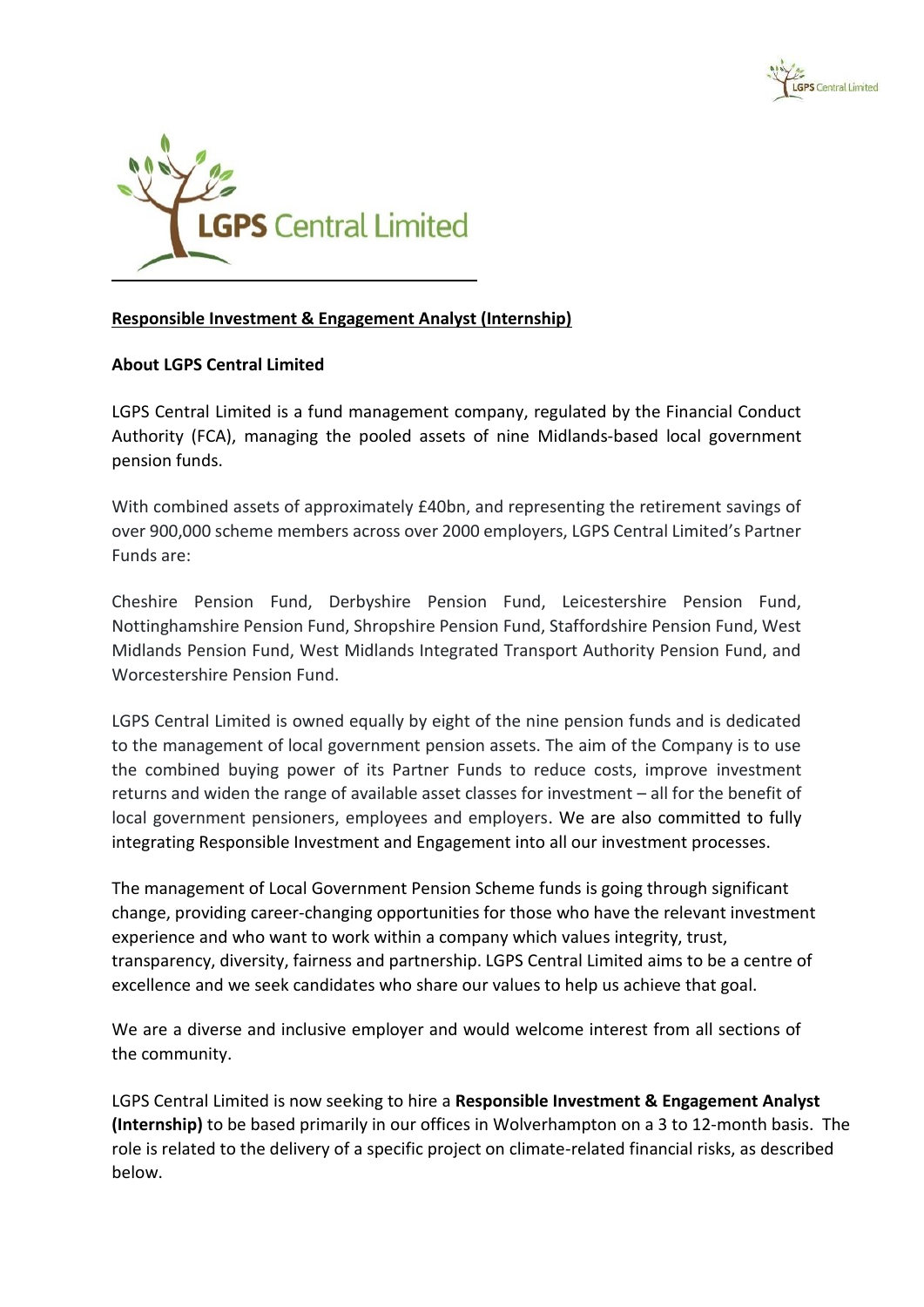

## **About the role**

We seek to add a talented and motivated intern to our RI&E Team, to work with internal and external stakeholders primarily on climate-related risks.

Climate change is likely to have a profound and long-term impact on society and the economy. Long-term investors including pension funds and their asset managers require high quality analysis and advice on the types of risks that could be brought about, or amplified, by physical climate change, climate-related policies, technological change, and so on. Working with the Director of Responsible Investment & Engagement, the RI&E Analyst (Internship) will support the delivery of climate-risk reports that will analyse, from an investment perspective, climate change risks and opportunities across multiple asset classes. This includes bottom-up and topdown analysis, short-, medium-, and long-term planning, and will incorporate the recommendations of the TCFD (Taskforce on Climate-related Financial Disclosures).

Outside the primary remit of the role described above, the successful candidate will be introduced to all aspects of LGPS Central, including internal & external portfolio management, compliance, legal, operations, finance, and client relations.

This is an opportunity that will suit a bright, inquisitive, and pragmatic candidate who is excited by the prospect of delivering meaningful analysis on climate change risk in an investment context.

LGPS Central Limited has an open and transparent culture, and the investment team is research-led and evidence-based. The successful candidate must be able to fit into this framework, being able to work alongside a team of active investment managers and analysts, with an inherent understanding of risk.

LGPS Central Limited is ultimately a fully-fledged asset manager with a broad mandate over the long-term. The concentrated key client position (the eight Partner Funds that co-own LGPS Central Limited) enable the organisation to work closely with its client base, understanding their investment needs and requirements.

This is a very exciting opportunity for the right individual. **A more detailed Job Description appears below.**

If you are interested in applying for this role, please forward your CV with a covering letter to [recruitment@lgpscentral.co.uk,](mailto:recruitment@lgpscentral.co.uk) quoting reference **RI&E Analyst (Internship),** highlighting your key strengths and experience in relation to the job profile.

**Please note that the application closing date is 6pm, 7th June 2019.**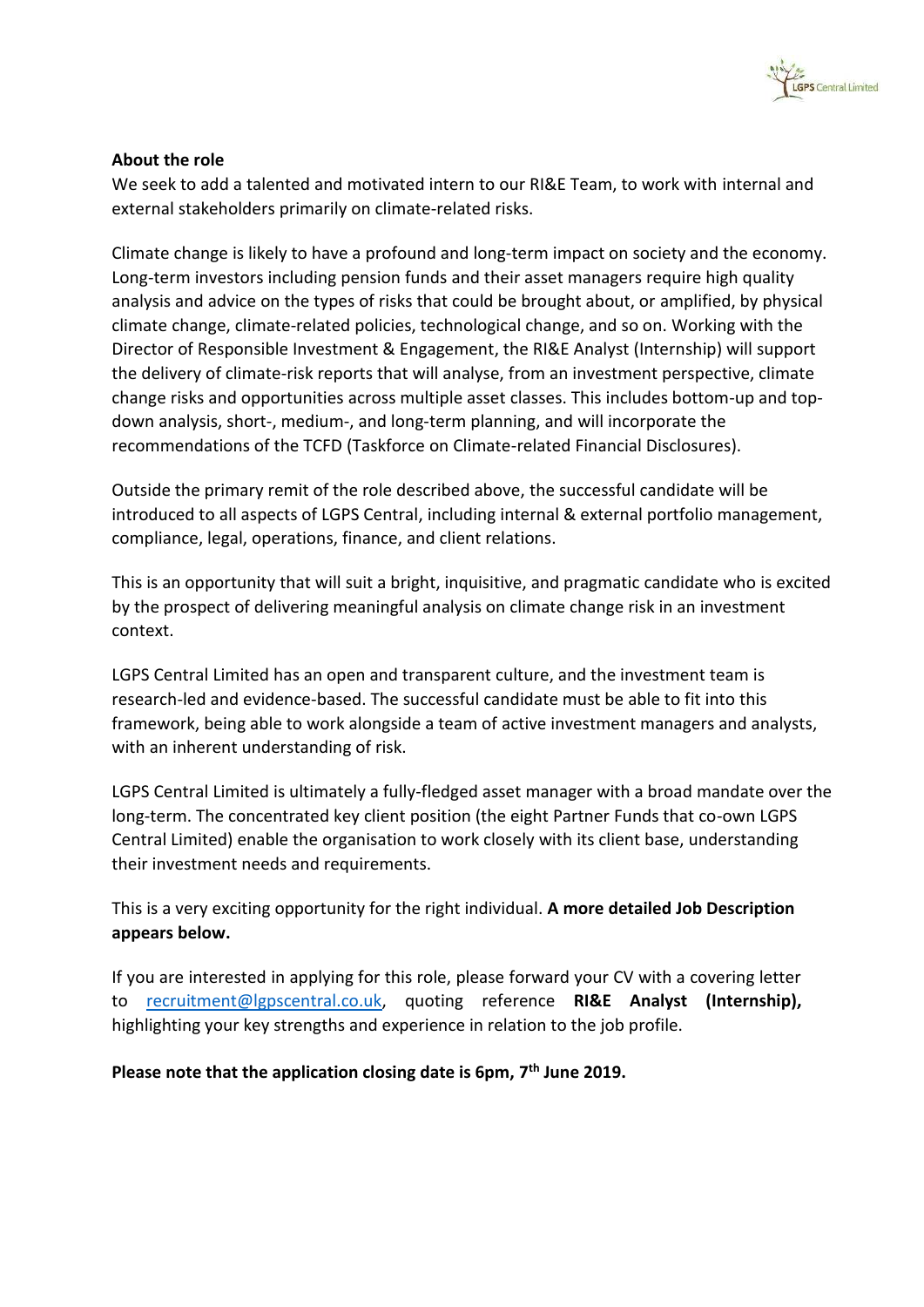

**CLOSING DATE: 31 MAY 2019** 

**ROLE TITLE: GRADE/SALARY:** **RESPONSIBLE INVESTMENT & ENGAGEMENT ANALYST (INTERNSHIP)**

SALARY AND BENEFITS – £20,000 PENSION: N/A

| Role                                                                                                                                                                                                                                                                                                                                                                                                                                                                                                                                                                                                                                                                                                                                                                                                                                                                                                                                                               | <b>Job Specification</b>                                                                                                                                                                                                                                                                                                                                                                                                                                                                                                                                                                                          | <b>Person Specification</b>                                                                                                                                                                                                                                                                                                                                                                                                                                                                                                                   | <b>Values and Behaviours</b>                                                                                                                                                                                                                                                                                                                                                                                                                                                                              |
|--------------------------------------------------------------------------------------------------------------------------------------------------------------------------------------------------------------------------------------------------------------------------------------------------------------------------------------------------------------------------------------------------------------------------------------------------------------------------------------------------------------------------------------------------------------------------------------------------------------------------------------------------------------------------------------------------------------------------------------------------------------------------------------------------------------------------------------------------------------------------------------------------------------------------------------------------------------------|-------------------------------------------------------------------------------------------------------------------------------------------------------------------------------------------------------------------------------------------------------------------------------------------------------------------------------------------------------------------------------------------------------------------------------------------------------------------------------------------------------------------------------------------------------------------------------------------------------------------|-----------------------------------------------------------------------------------------------------------------------------------------------------------------------------------------------------------------------------------------------------------------------------------------------------------------------------------------------------------------------------------------------------------------------------------------------------------------------------------------------------------------------------------------------|-----------------------------------------------------------------------------------------------------------------------------------------------------------------------------------------------------------------------------------------------------------------------------------------------------------------------------------------------------------------------------------------------------------------------------------------------------------------------------------------------------------|
| Overview:<br>Based in Wolverhampton, a talented and motivated<br>RI&E Analyst (Internship) will be a valuable addition<br>to LGPS Central's Investment Team. Working in an<br>RI-integrated investment function, the RI&E Analyst<br>(Internship) will support the delivery of climate risk<br>reports that analyse climate change risks and<br>opportunities in an investment context.<br>The role will involve communications across internal<br>investment desks and with clients. The role will<br>require analysis of quantitative and qualitative<br>information to produce genuinely insightful climate<br>risk reports that support investment risk<br>management and decision-making.<br>Outside the primary remit of the role described<br>above, the successful candidate will be introduced to<br>all aspects of LGPS Central, including internal &<br>external portfolio management, compliance, legal,<br>operations, finance, and client relations. | Core specification:<br>Support the delivery of<br>climate change risk reports,<br>which examine the impact to<br>long-term investors of climate<br>change, considering both<br>physical and transition risks<br>Contribute to the design of<br>$\bullet$<br>the reports, analyses, key<br>findings, client presentations<br>Wider Remit:<br>360-degree learning about the<br>workings of an asset manager,<br>across departments<br>Contribution to investment<br>team meetings<br>Participation and<br>$\bullet$<br>understanding of all aspects of<br>the RI&E function, including<br>company research, company | Experiences & Attributes:<br>A keen interest in ESG/<br>responsible investment, and<br>a desire to further<br>understand the interaction<br>between climate change and<br>investment outcomes<br>Excellent communication,<br>$\bullet$<br>including to internal &<br>external stakeholders<br>Motivated by the prospect<br>of assisting long-term<br>investors to manage climate<br>change risks<br>Analytical skills; quantitative<br>and qualitative<br>Well-organised<br><b>Qualifications:</b><br>Relevant degree<br>A-Level mathematics, | Values:<br>Integrity<br>Service<br>Supportive Workplace<br>$\bullet$<br>Togetherness<br>$\bullet$<br><b>Outward Focus</b><br><b>Behaviours:</b><br>Open, fair and transparent<br>Honest and trustworthy<br>$\bullet$<br>Empowered in making<br>right decisions<br>Accountability for results<br>and delivery<br>Aspire towards partner<br>fund expectations<br>Fair treatment of staff<br>Challenge status quo<br>$\bullet$<br>appropriately and work<br>collaboratively<br>New thinking and<br>$\bullet$ |
| Reports to:<br>Director of Responsible Investment & Engagement                                                                                                                                                                                                                                                                                                                                                                                                                                                                                                                                                                                                                                                                                                                                                                                                                                                                                                     | engagement, manager<br>selection, shareholder voting,<br>and more.                                                                                                                                                                                                                                                                                                                                                                                                                                                                                                                                                | economics or statistics an<br>advantage                                                                                                                                                                                                                                                                                                                                                                                                                                                                                                       | continuous improvement<br>Centre of excellence                                                                                                                                                                                                                                                                                                                                                                                                                                                            |
| Relationships Internal:                                                                                                                                                                                                                                                                                                                                                                                                                                                                                                                                                                                                                                                                                                                                                                                                                                                                                                                                            |                                                                                                                                                                                                                                                                                                                                                                                                                                                                                                                                                                                                                   |                                                                                                                                                                                                                                                                                                                                                                                                                                                                                                                                               |                                                                                                                                                                                                                                                                                                                                                                                                                                                                                                           |